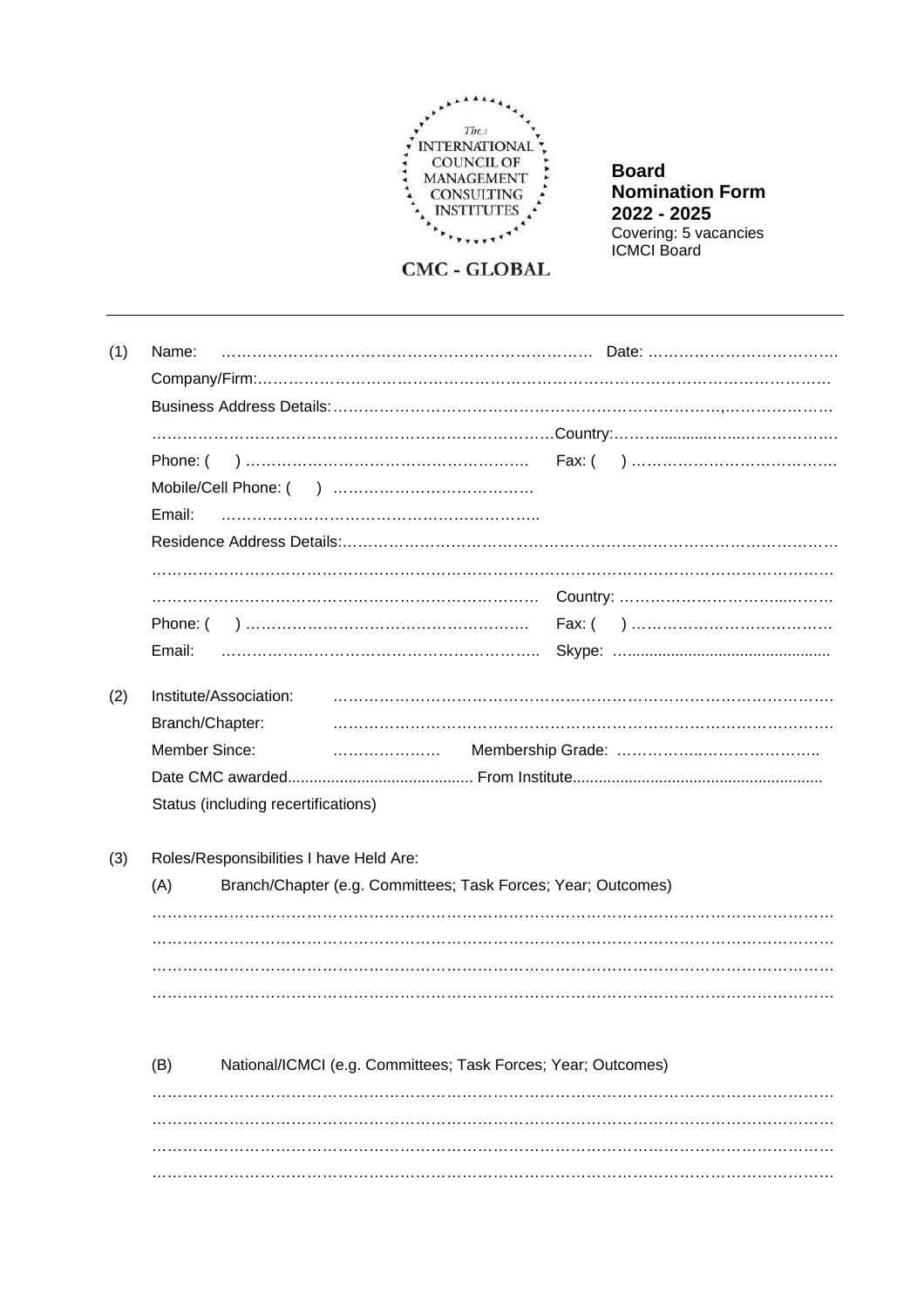| List Branch/National/ICMCI Conferences/ National Events/Programmes: |  |  |  |
|---------------------------------------------------------------------|--|--|--|
|                                                                     |  |  |  |
|                                                                     |  |  |  |
|                                                                     |  |  |  |
|                                                                     |  |  |  |
|                                                                     |  |  |  |

## (4) List Annual Meeting of Delegates

| Amsterdam 1999     |                | Amman 2010        |  |
|--------------------|----------------|-------------------|--|
| Toronto 2000       |                | Taipei 2011       |  |
| Sydney 2001        |                | Orlando 2012      |  |
| San Francisco 2002 |                | Johannesburg 2013 |  |
| Istanbul 2003      |                | Seoul 2014        |  |
| Vancouver 2004     |                | Noordwijk 2015    |  |
| Beijing 2005       |                | Toronto 2016      |  |
| Moscow 2006        |                | Astana 2017       |  |
| Dublin 2007        | $\blacksquare$ | Milan 2018        |  |
| Singapore 2008     |                | Nassau 2019       |  |
| London 2009        |                | Virtual 2020      |  |
|                    |                |                   |  |

| Amman 2010        |              |
|-------------------|--------------|
| Taipei 2011       | $\mathsf{L}$ |
| Orlando 2012      | ΙI           |
| Johannesburg 2013 | $\mathsf{L}$ |
| Seoul 2014        | П            |
| Noordwijk 2015    | П            |
| Toronto 2016      | ΙI           |
| Astana 2017       | ΙI           |
| Milan 2018        | ΙI           |
| Nassau 2019       | ΙI           |
| Virtual 2020      | H            |
| Virtual 2021      |              |

## (C) Hub Meetings (list)

| 2007 |  |
|------|--|
| 2008 |  |
| 2009 |  |
| 2010 |  |
| 2011 |  |
| 2012 |  |
| 2013 |  |
| 2014 |  |
| 2015 |  |
| 2016 |  |
| 2017 |  |
| 2018 |  |
| 2019 |  |
| 2020 |  |
| 2021 |  |
| 2021 |  |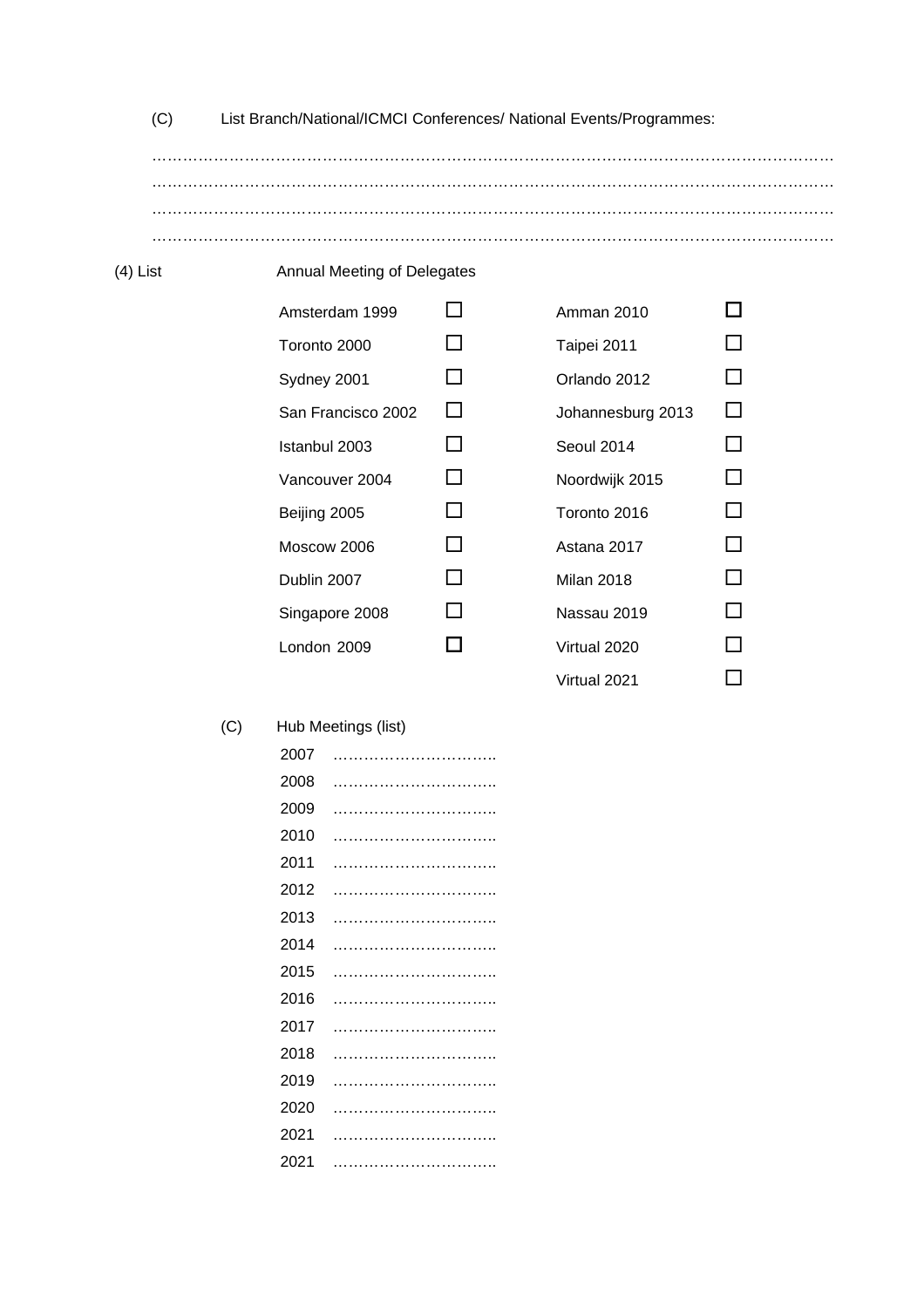(5) I confirm that I am, or have been, in full time practice as a Management Consultant. The approximate numbers of hours spent in consulting in the last three calendar years were as follows:

|                                                                                                 |                                                                                                                      | 2020                                  |                                                                                                                                                                                               |  |  |
|-------------------------------------------------------------------------------------------------|----------------------------------------------------------------------------------------------------------------------|---------------------------------------|-----------------------------------------------------------------------------------------------------------------------------------------------------------------------------------------------|--|--|
|                                                                                                 |                                                                                                                      | 2021                                  |                                                                                                                                                                                               |  |  |
|                                                                                                 |                                                                                                                      | 2022                                  |                                                                                                                                                                                               |  |  |
|                                                                                                 |                                                                                                                      |                                       | If you have not been in practice as a full-time management consultant for the past three years, please<br>indicate the years for which you were in full time practice                         |  |  |
| and how you have maintained contact with the profession and its needs over the past three years |                                                                                                                      |                                       |                                                                                                                                                                                               |  |  |
|                                                                                                 |                                                                                                                      |                                       | If you are in the process of moving out of full-time consulting or will be in the term for which you are<br>seeking election, how will you maintain contact with the profession and its needs |  |  |
| (6)<br>(7)                                                                                      | I attach my resume/CV which also sets out my professional experience:<br>(tick)<br>My skills and specialisation are: |                                       |                                                                                                                                                                                               |  |  |
| (A)                                                                                             |                                                                                                                      |                                       |                                                                                                                                                                                               |  |  |
|                                                                                                 | (B)                                                                                                                  |                                       |                                                                                                                                                                                               |  |  |
|                                                                                                 | (C)                                                                                                                  |                                       |                                                                                                                                                                                               |  |  |
|                                                                                                 | (D)                                                                                                                  |                                       |                                                                                                                                                                                               |  |  |
| (8)                                                                                             | I am particularly keen on making a contribution to ICMCI in 2022 - 2025 in the following areas:                      |                                       |                                                                                                                                                                                               |  |  |
|                                                                                                 | (1)                                                                                                                  |                                       |                                                                                                                                                                                               |  |  |
|                                                                                                 | (2)                                                                                                                  |                                       |                                                                                                                                                                                               |  |  |
|                                                                                                 | (3)                                                                                                                  |                                       |                                                                                                                                                                                               |  |  |
| (9)                                                                                             |                                                                                                                      | to fulfil the duties of office (tick) | I agree to provide (in conjunction with my nominating institute or association) the resources required<br>□                                                                                   |  |  |

- (10) I have (can obtain) the financial resources and agree to attend the annual meetings of the ICMCI Board in different locations (three in three years):and I intend, while not mandatory, to be present at Hub meetings within my Region (tick)  $\square$
- (11) I will fulfil my obligations and commitments for all assignments delegated to me during the elected period (2022 2025):  $\Box$ period (2022 – 2025): (tick)  $\Box$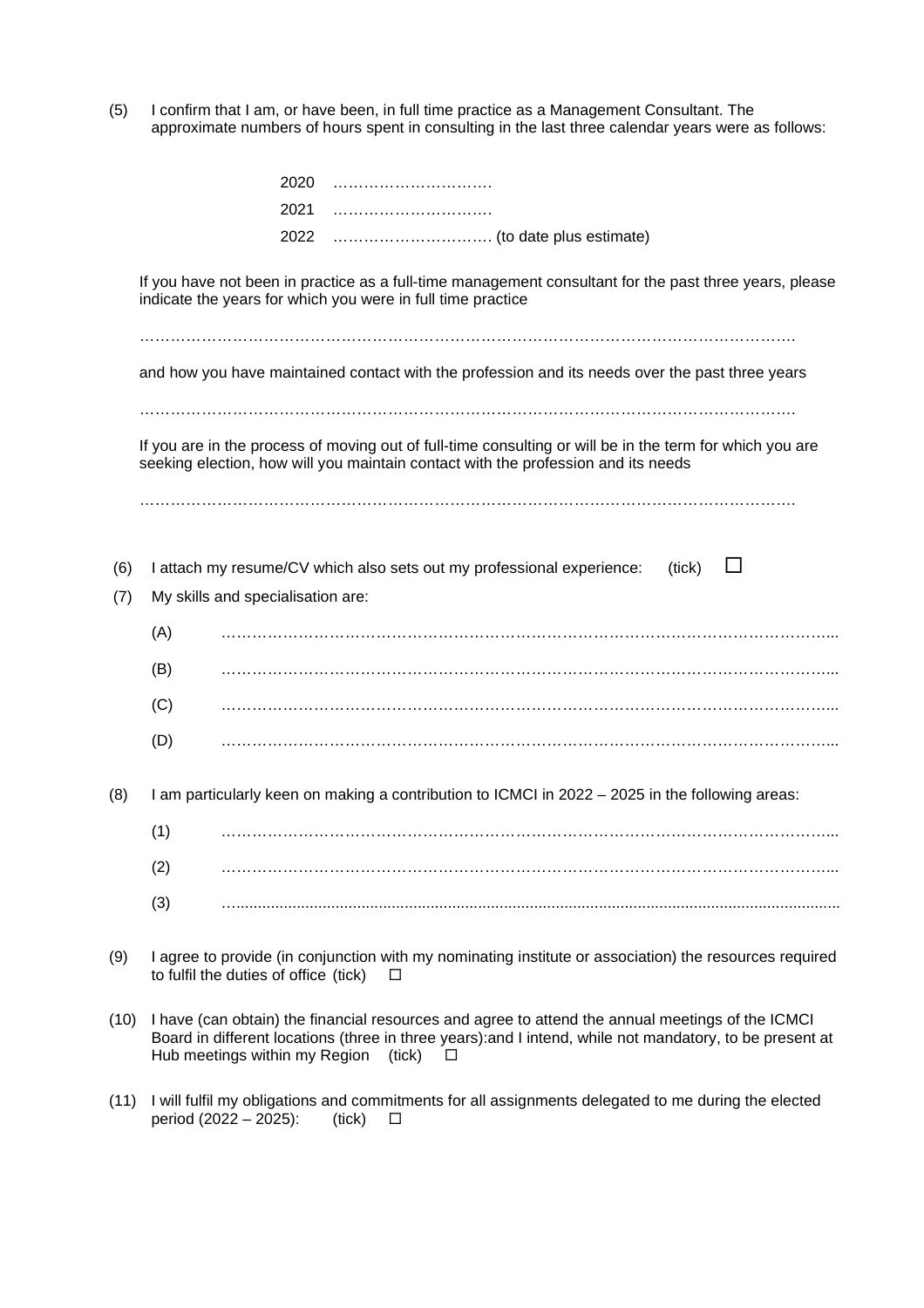(12) I understand the implications of the new Bylaws (as agreed by delegates vote in 2021) may amend the roles and responsibilities, duties and expectations of ICMCI officers: (tick)  $\square$ 

I (name)…………………………………………………………… am a member in good standing of my national institute and hereby consent to agree to be considered for the position of (tick one or more):

 Board Director on the ICMCI Board from 2022 – 2025 and I have read the bylaws, standing orders and the information available on the ICMCI website, I understand the responsibilities of the office.

Signature: ……………………………………………………………………………………………………….

Candidate Name: ………………………………………………………… Date: …………………………..